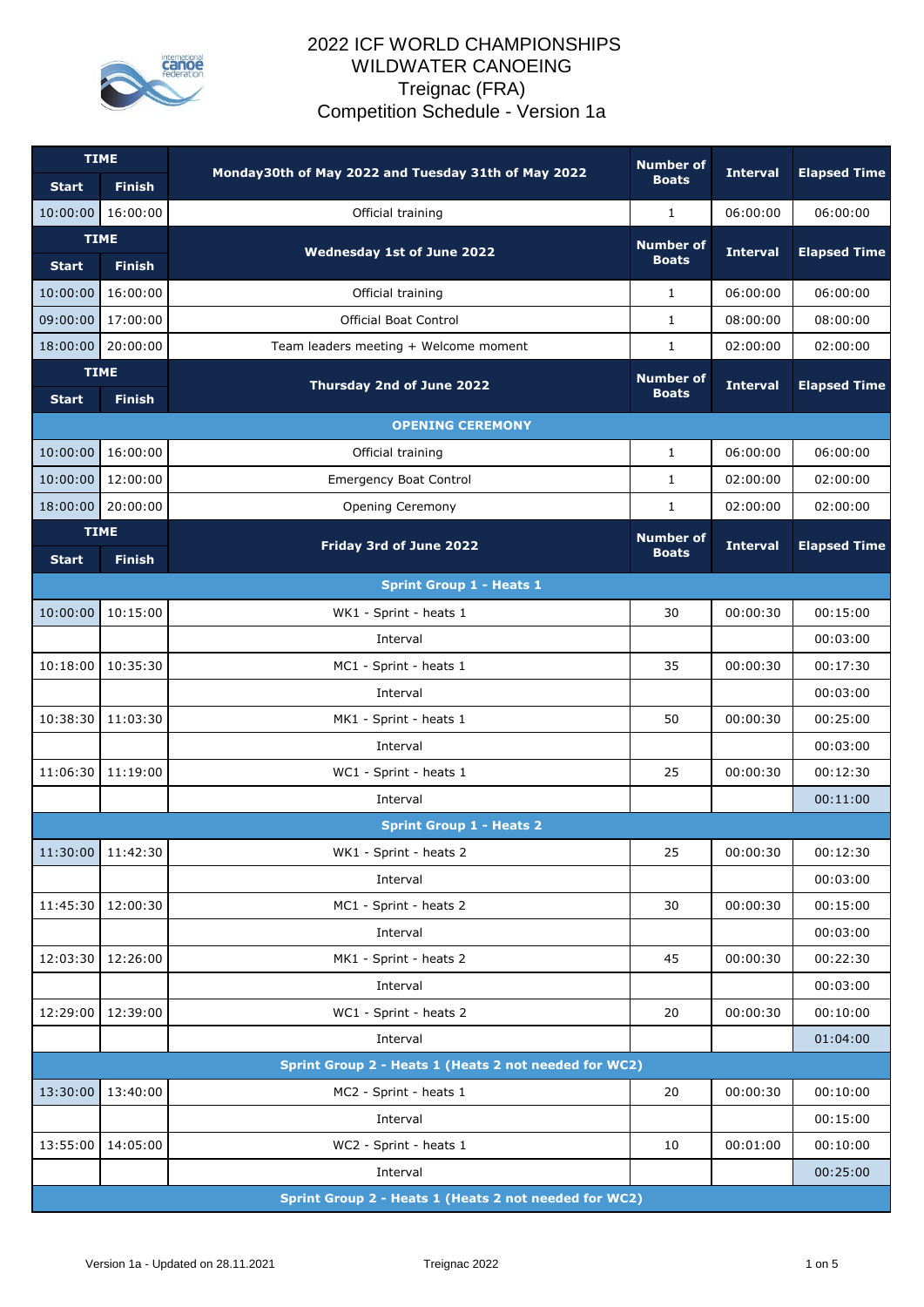

| 14:30:00 | 14:40:00 | MC <sub>2</sub><br>heats<br>Sprint | 20<br>__ | 00:00:30 | 00:10:00 |
|----------|----------|------------------------------------|----------|----------|----------|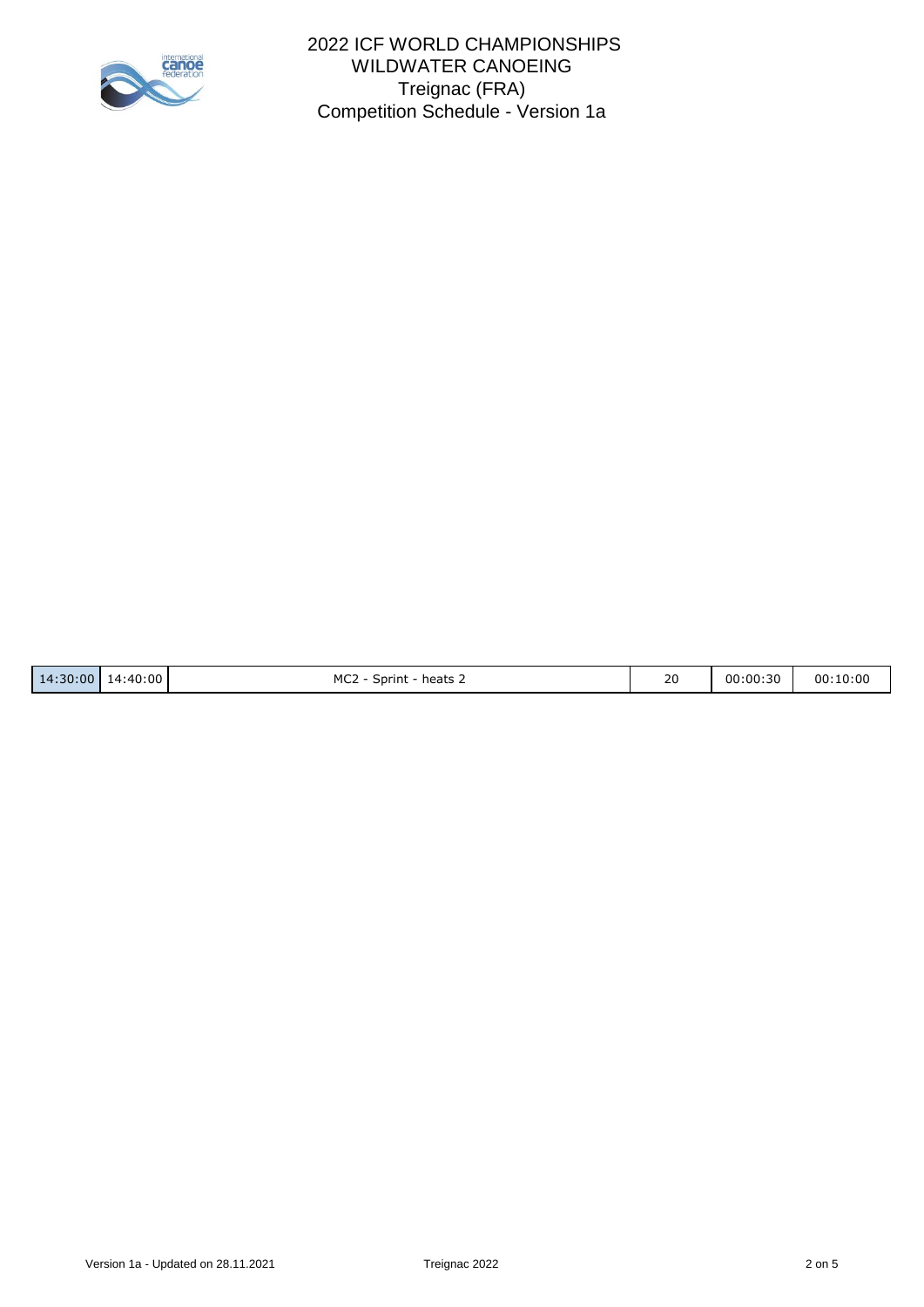

| <b>TIME</b>                                               |               | Saturday 4th of June 2022                    | <b>Number of</b> | <b>Interval</b> | <b>Elapsed Time</b> |  |
|-----------------------------------------------------------|---------------|----------------------------------------------|------------------|-----------------|---------------------|--|
| <b>Start</b>                                              | <b>Finish</b> |                                              | <b>Boats</b>     |                 |                     |  |
| <b>Sprint - Final</b>                                     |               |                                              |                  |                 |                     |  |
| 11:00:00                                                  | 11:15:00      | WK1 - Sprint - final                         | 15               | 00:01:00        | 00:15:00            |  |
|                                                           |               | Interval                                     |                  |                 | 00:03:00            |  |
| 11:18:00                                                  | 11:30:00      | MC1 - Sprint - final                         | 12               | 00:01:00        | 00:12:00            |  |
|                                                           |               | Interval                                     |                  |                 | 00:03:00            |  |
| 11:33:00                                                  | 11:48:00      | MK1 - Sprint - final                         | 15               | 00:01:00        | 00:15:00            |  |
|                                                           |               | Interval                                     |                  |                 | 00:03:00            |  |
| 11:51:00                                                  | 12:03:00      | WC1 - Sprint - final                         | 12               | 00:01:00        | 00:12:00            |  |
|                                                           |               | Interval                                     |                  |                 | 00:27:00            |  |
| 12:30:00                                                  | 12:40:00      | MC2 - Sprint - final                         | 10               | 00:01:00        | 00:10:00            |  |
|                                                           |               | Interval                                     |                  |                 | 00:03:00            |  |
| 12:43:00                                                  | 12:53:00      | WC2 - Sprint - final                         | 10               | 00:01:00        | 00:10:00            |  |
|                                                           |               | Interval                                     |                  |                 | 03:07:00            |  |
|                                                           |               | <b>Sprint team</b>                           |                  |                 |                     |  |
| 16:00:00                                                  | 16:08:00      | 3*WK1 - Sprint                               | 8                | 00:01:00        | 00:08:00            |  |
|                                                           |               | Interval                                     |                  |                 | 00:03:00            |  |
| 16:11:00                                                  | 16:19:00      | 3*MC1 - Sprint                               | 8                | 00:01:00        | 00:08:00            |  |
|                                                           |               | Interval                                     |                  |                 | 00:03:00            |  |
| 16:22:00                                                  | 16:37:00      | 3*MK1 - Sprint                               | 15               | 00:01:00        | 00:15:00            |  |
|                                                           |               | Interval                                     |                  |                 | 00:23:00            |  |
| 17:00:00                                                  | 17:07:00      | 3*WC1 - Sprint                               | $\overline{7}$   | 00:01:00        | 00:07:00            |  |
|                                                           |               | Interval                                     |                  |                 | 00:03:00            |  |
| 17:10:00                                                  | 17:17:00      | 3*MC2 - Sprint                               | $\overline{7}$   | 00:01:00        | 00:07:00            |  |
| <b>Medals Presentation - INDIVIDUAL &amp; TEAM EVENTS</b> |               |                                              |                  |                 |                     |  |
| 19:00:00                                                  | 19:55:00      | Indivual + Team Events - medals presentation | 11               | 00:05:00        | 00:55:00            |  |
| 19:55:00                                                  | 20:00:00      | Nation Cup                                   | $\mathbf{1}$     | 00:05:00        | 00:05:00            |  |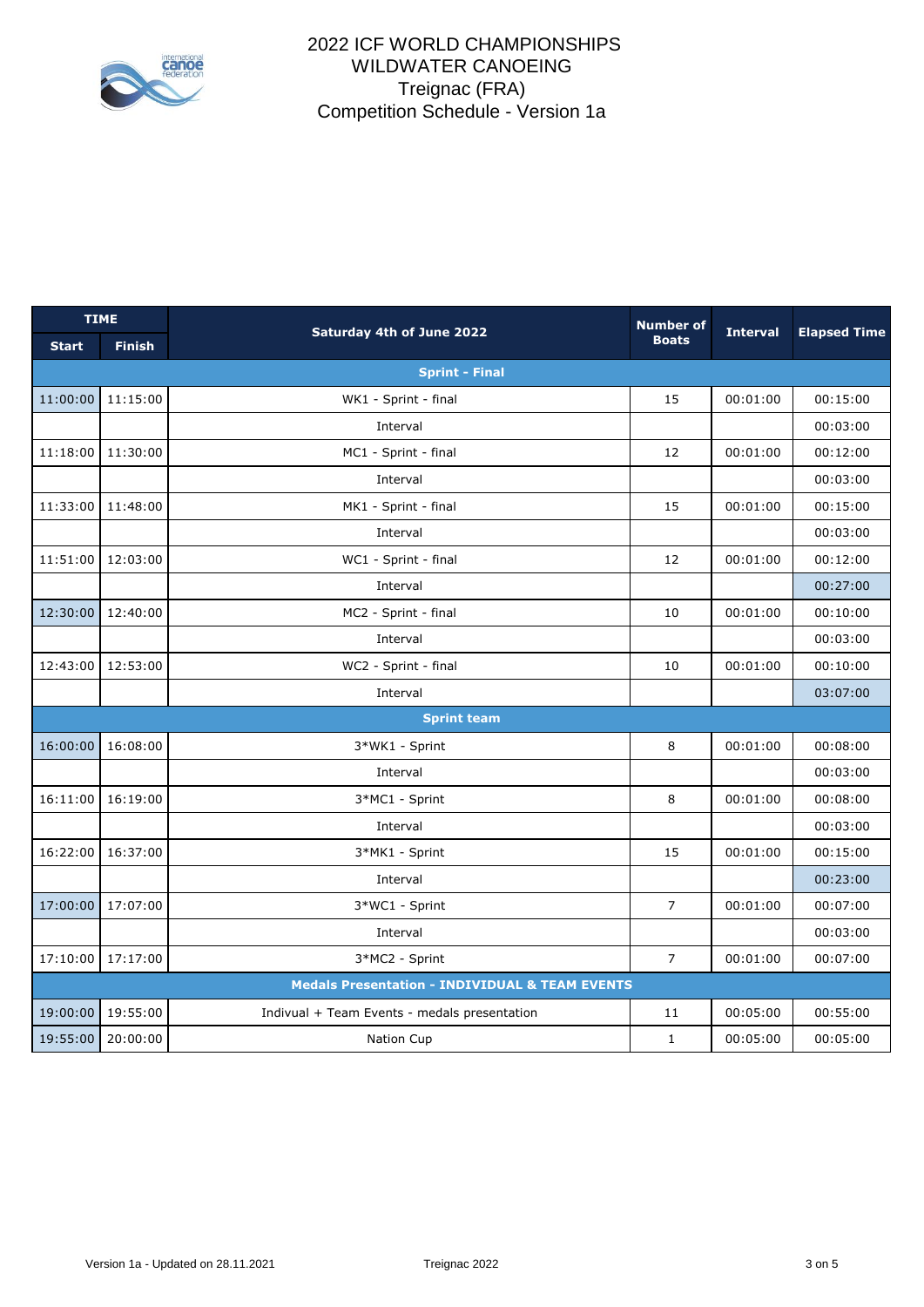

| <b>TIME</b>  |                                                             |                              | <b>Number of</b> | <b>Interval</b> |                     |  |  |
|--------------|-------------------------------------------------------------|------------------------------|------------------|-----------------|---------------------|--|--|
| <b>Start</b> | <b>Finish</b>                                               | Sunday 05th June 2022        | <b>Boats</b>     |                 | <b>Elapsed Time</b> |  |  |
|              | <b>CLASSIC COMPETITION &amp; MASTER WORLD CHAMPIONSHIPS</b> |                              |                  |                 |                     |  |  |
| 09:30:00     | 09:40:00                                                    | MASTER - MC1                 | 10               | 00:01:00        | 00:10:00            |  |  |
|              |                                                             | Interval                     |                  |                 | 00:03:00            |  |  |
| 09:43:00     | 09:53:00                                                    | MASTER - WC1                 | 10               | 00:01:00        | 00:10:00            |  |  |
|              |                                                             | Interval                     |                  |                 | 00:03:00            |  |  |
| 09:56:00     | 10:02:00                                                    | MASTER C - WK1               | 6                | 00:01:00        | 00:06:00            |  |  |
|              |                                                             | Interval                     |                  |                 | 00:03:00            |  |  |
| 10:05:00     | 10:15:00                                                    | MASTER B - WK1               | 10               | 00:01:00        | 00:10:00            |  |  |
|              |                                                             | Interval                     |                  |                 | 00:03:00            |  |  |
| 10:18:00     | 10:28:00                                                    | MASTER A - WK1               | 10               | 00:01:00        | 00:10:00            |  |  |
|              |                                                             | Interval                     |                  |                 | 00:03:00            |  |  |
| 10:31:00     | 10:41:00                                                    | MASTER C - MK1               | 10               | 00:01:00        | 00:10:00            |  |  |
|              |                                                             | Interval                     |                  |                 | 00:03:00            |  |  |
| 10:44:00     | 11:14:00                                                    | MASTER B - MK1               | 30               | 00:01:00        | 00:30:00            |  |  |
|              |                                                             | Interval                     |                  |                 | 00:03:00            |  |  |
| 11:17:00     | 11:42:00                                                    | MASTER A - MK1               | 25               | 00:01:00        | 00:25:00            |  |  |
|              |                                                             | Interval                     |                  |                 | 00:03:00            |  |  |
| 11:45:00     | 11:55:00                                                    | MASTER MC2 - Classic         | 10               | 00:01:00        | 00:10:00            |  |  |
|              |                                                             | Interval                     |                  |                 | 00:03:00            |  |  |
| 11:58:00     | 12:08:00                                                    | <b>MASTEAR WC2 - Classic</b> | 10               | 00:01:00        | 00:10:00            |  |  |
|              |                                                             | Interval                     |                  |                 | 01:52:00            |  |  |
| 14:00:00     | 14:30:00                                                    | WK1 - Classic                | 30               | 00:01:00        | 00:30:00            |  |  |
|              |                                                             | Interval                     |                  |                 | 00:03:00            |  |  |
| 14:33:00     | 15:08:00                                                    | MC1 - Classic                | 35               | 00:01:00        | 00:35:00            |  |  |
|              |                                                             | Interval                     |                  |                 | 00:03:00            |  |  |
| 15:11:00     | 16:01:00                                                    | MK1 - Classic                | 50               | 00:01:00        | 00:50:00            |  |  |
|              |                                                             | Interval                     |                  |                 | 00:03:00            |  |  |
| 16:04:00     | 16:29:00                                                    | WC1 - Classic                | 25               | 00:01:00        | 00:25:00            |  |  |
|              |                                                             | Interval                     |                  |                 | 00:31:00            |  |  |
| 17:00:00     | 17:20:00                                                    | MC2 - Classic                | 20               | 00:01:00        | 00:20:00            |  |  |
|              |                                                             | Interval                     |                  |                 | 00:03:00            |  |  |
| 17:23:00     | 17:33:00                                                    | WC2 - Classic                | 10               | 00:01:00        | 00:10:00            |  |  |

| Medals Presentation |                     |                                               |   |          |          |  |  |
|---------------------|---------------------|-----------------------------------------------|---|----------|----------|--|--|
|                     | 19:00:00   20:00:00 | Masters & Indiv Classic - medals presentation | ᆠ | 00:05:00 | 01:00:00 |  |  |